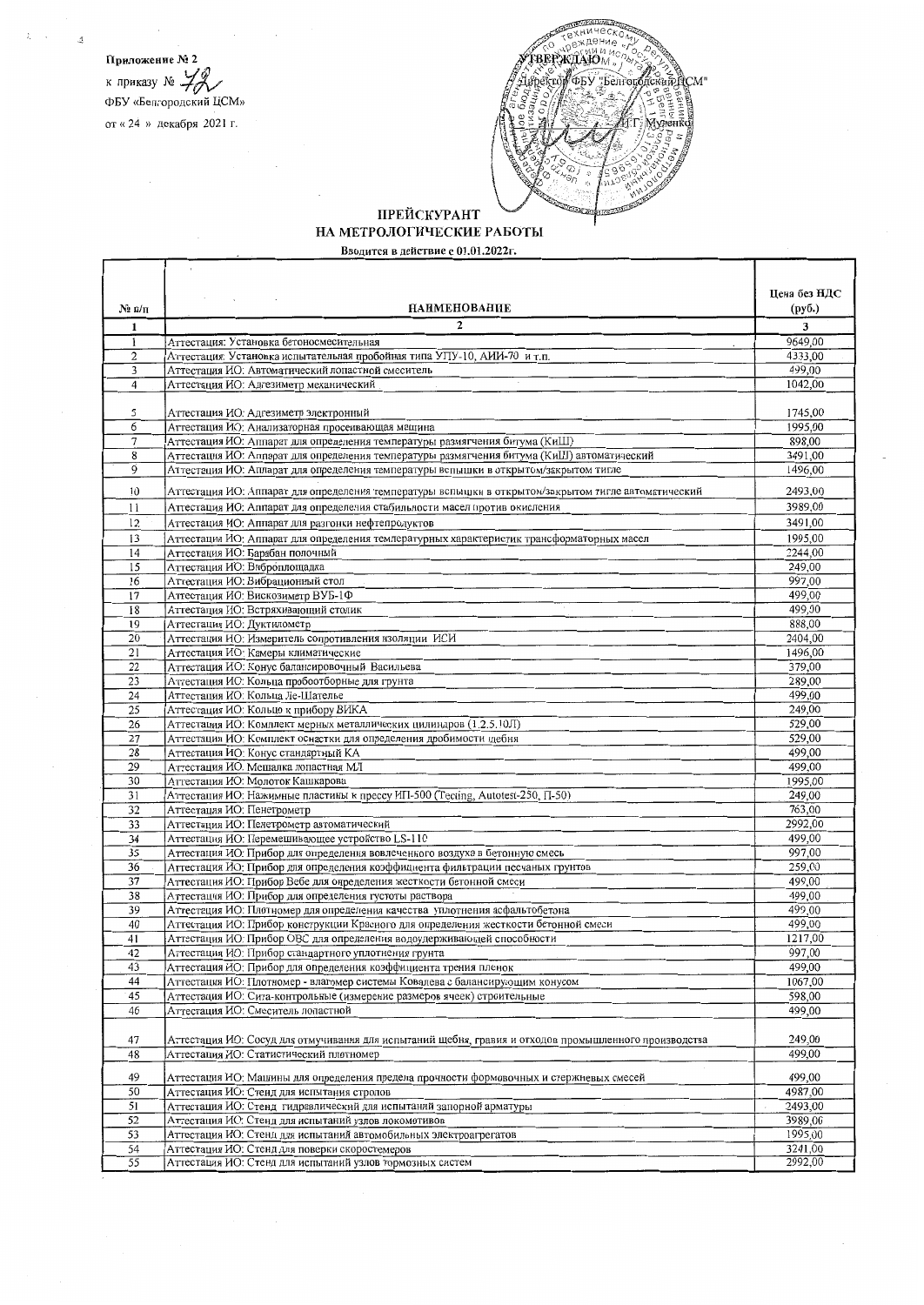| № п/п    | <b>НАИМЕНОВАНИЕ</b>                                                                                                               | Цена без НДС<br>(py6.) |
|----------|-----------------------------------------------------------------------------------------------------------------------------------|------------------------|
| 1        | $\mathbf{r}$                                                                                                                      | 3                      |
| 56       | Аттестация ИО: Термостаты и сухожаровые шкафы до 200 °С                                                                           | 1995,00                |
| 57       | Аттестация ИО: Термостаты и сухожаровые шкафы до 600°С                                                                            | 2972,00                |
| 58       | Аттестация ИО: Термостаты и сухожаровые шкафы свыше 600°С, печи муфельные                                                         | 3959,00                |
| 59       | Аттестация ИО: Толщиномер игольчатый                                                                                              | 1496,00                |
| 60       | Аттестация ИО: Устройство для определения насыпной плотности                                                                      | 499,00                 |
| 61       | Аттестация ИО: Устройство для измерения кислотной эрозии (цемента на водной основе) методом ударной струи<br>«УКСЭМ-1»            | 499,00                 |
|          | Аттестация ИО: Устройство для испытания на деформацию при статической нагрузке и определения общего рабочего                      | 499,00                 |
| 62<br>63 | времени<br>Аттестация ИО: Устройство для испытания на текучесть                                                                   | 499,00                 |
| 64       | Аттестация ИО: Устройство для определения кажущейся плотности                                                                     | 499,00                 |
| 65       | Аттестация ИО: Устройство испытания боров для определения радиального биения и прочности шейки                                    | 499,00                 |
| 66       | Аттестация ИО: Установка воздушно-тепловая                                                                                        | 3406,00                |
| 67       | Аттестация ИО: Установка для определения крошимости гранул                                                                        | 997,00                 |
| 68       | Аттестация ИО: Установка для определения теплопроводности материалов                                                              | 4987,00                |
| 69       | Аттестация ИО: Устройство для определения водоудерживающей растворной смеси                                                       | 997,00                 |
| 70       | Аттестация ИО: Формы для изготовления контрольных образцов (за 1 шт.)                                                             | 249,00                 |
| 71       | Аттестация ИО: Формы для определения ложного схватывания                                                                          | 249,00                 |
| 72       | Аттестация ИО: Форма-конус                                                                                                        | 249,00                 |
| 73       | Аттестация ИО: Формы для образцов балочек                                                                                         | 249,00                 |
| 74       | Аттестация ИО. Формы для изготовления асфальтобетона                                                                              | 369,00                 |
| 75       | Аттестация ИО: Центрифуга лабораторная клиническая                                                                                | 997,00                 |
| 76       | Аттестация ИО: Штыковка                                                                                                           | 249,00                 |
| 77<br>78 | Градуировка: Газовый турбинный счетчик (CГ, TГС, TRZ, TZ и т.п.) до 100 м3<br>Градуировка: Счетчики газа ТГС100; ТГС200; СГ16-200 | 10267,00<br>11120,00   |
| 79       | Градуировка: Счетчики газа ТГС400; СГ16-400                                                                                       | 12038,00               |
| 80       | Градуировка: Счетчики газа ТГС 800; СГ 16-800                                                                                     | 14790,00               |
| 81       | Градуировка: Счетчики газа ТГС 1000; СГ 16-1000                                                                                   | 15139,00               |
| 82       | Градуировка: Счетчики газа ТГС 1600; СГ 16-1600                                                                                   | 15683,00               |
| 83       | Градуировка: Счетчики газа ТГС 2500; СГ 16-2500                                                                                   | 16630,00               |
| 84       | Градуировка: Турбинный счетчик газа ДРОТ 200; 400                                                                                 | 3231,00                |
| 85       | Градуировка: Турбинный счетчик газа ДРОТ 800                                                                                      | 4373,00                |
| 86       | Градуировка: Турбинный счетчик газа ДРОТ 1600                                                                                     | 4652,00                |
| 87       | Градуировка: Турбинный счетчик газа ДРОТ 200;400 по спец. методике                                                                | 10282,00               |
| 88       | Градуировка: Турбинный счетчик газа ДРОТ 800 по спец. методике                                                                    | 13125,00               |
| 89       | Градуировка: Турбинный счетчик газа ДРОТ 1600 по спец. методике                                                                   | 13943,00               |
| 90       | Градуировка: Ротационный газовый счетчик (PT,RVG, GMS и т.п.)                                                                     | 11883,00               |
| 91       | Метрологический контроль: Анализатор                                                                                              | 1306,00<br>4812,00     |
| 92<br>93 | Метрологический контроль: Анализаторы иммуноферментные<br>Метрологический контроль: Анализаторы биохимические                     | 3471,00                |
| 94       | Метрологический контроль: Анализаторы глюкозы "Super GL" и т.п.                                                                   | 3471,00                |
| 95       | Метрологический контроль: Анализатор крови гематологический                                                                       | 3471,00                |
| 96       | Метрологический контроль: Анализатор электролитов крови                                                                           | 3471,00                |
| 97       | Метрологический контроль: Анализаторы мочи                                                                                        | 3471,00                |
| 98       | Метрологический контроль: Аппарат ИВЛ                                                                                             | 1237,00                |
| 99       | Метрологический контроль: Аппараты для электроанастезии ЛЭНАР-01                                                                  | 1172,00                |
| 100      | Метрологический контроль: Аппараты лазерной терапии ГЕЛИОС; МУСТАНГ; УЗОР и т.п.                                                  | 1232,00                |
| 101      | Метрологический контроль: Аппараты НЧ терапии ПОТОК; ГЭ-50-2; АГИ-1; АНГ-32А; АГП-33 и т.п.                                       | 728,00                 |
| 102      | Метрологический контроль: Аппараты НЧ-ТЕРАПИИ ТОНУС-1,2 СНИМ-1,СТИМУЛ, ЭНДАТОН, АМПЛИПУЛЬС-4,5                                    | 1222,00                |
| 103      | Метрологический контроль: Аппараты УВЧ-ТЕРАПИИ УВЧ-66; УВЧ-30; УВЧ-4                                                              | 1197,00                |
| 104      | Метрологический контроль: Аппараты ЭЛЕКТРОСОН-4Т;ЭС-10-5 И Т.П.                                                                   | 878,00                 |
| 105      | Метрологический контроль: Аппараты ультразвуковой терапии УЗТ-1.01; УЗТ-3.01. И Т.П.                                              | 1047,00                |
| 106      | Метрологический контроль: Аппарат магнитотерапии типа "ПОЛЮС-1;3;4;101, МАГНИТЕР,КАСКАД,ГРАДИЕНТ                                  | 1217,00                |
| 107      | Метрологический контроль: Аппараты ультразвуковой диагностики                                                                     | 1740,00                |
| 108      | Метрологический контроль: Диафрагмы (сужающие устройства) камерные (комплект)                                                     | 1057,00                |
| 109      | Метрологический контроль: Дефибриллятор                                                                                           | 1117,00                |
| 110      | Метрологический контроль: Дефибриллятор в комплекте с кардиографом                                                                | 2379,00                |
| $-111$   | Метрологический контроль: Спирограф                                                                                               | 1037,00                |
| 112      | Метрологический контроль: Электрокардиографы многоканальные импортные                                                             | 2079,00                |
| 113      | Метрологический контроль: Электрокардиографы одноканальные импортные                                                              | 1391,00                |
| .114     | Метрологический контроль: Электрокардиографы одноканальные отечественные                                                          | 1316,00                |
| 115      | Метрологический контроль: Электрокардиографы многоканальные отечественные                                                         | 1900,00                |
| 116      | Метрологический контроль: Электрокардиокомплексы компьютерные отечественные                                                       | 2149,00                |
| 117      | Метрологический контроль: Коагулометры                                                                                            | 2663,00                |
| 118      | Метрологические работы: Проверка состояния и применения СИ на соблюдение требований<br><b>TOCTP</b><br>8.740-11                   | 16501,00               |
|          | Метрологические работы: Аттестация методики измерений по ГОСТ Р 8.899-15 с выдачей акта проверки состояния и                      |                        |
| 119      | применения СИ и соблюдения требований ГОСТ Р 8.586.1-ГОСТ 8.586.5                                                                 | 93220,00               |
| 120      | Метрологические работы: Градуировка технологического трубопровода (за 1 п.м.)                                                     | 50,00                  |
| 121      | Метрологические работы: Диагностика весов автомобильных (без учета дополнительных расходов)                                       | 2194,00                |
| 122      | Метрологические работы: Замена элемента питания счетчика газа (без учета стоимости элемента питания)                              | 598,00                 |
| 123      | Метрологические работы: Замена элемента питания счетчика газа (с учетом стоимости элемента питания)                               | 918,00                 |

 $\mathbf{r}$ 

 $\ddot{\phantom{0}}$